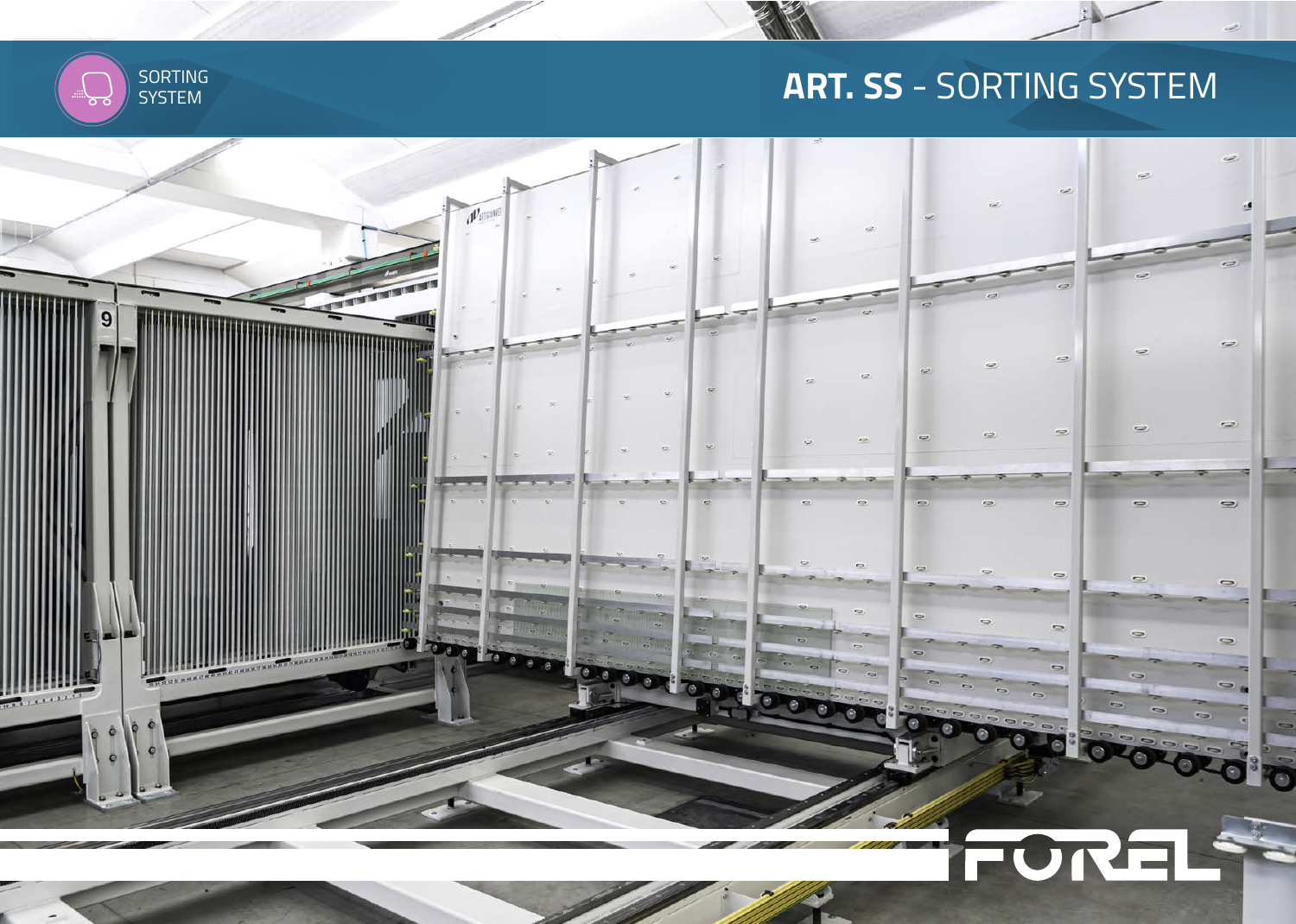

#### **SORTING SYSTEM ART. SS**

**The Art. SS Sorting System is the complete solution for the automation of the handling, storage and reordering of the product within the glass factory.**

#### **MODULAR AND FLEXIBLE**

The **Art. SS Sorting System** consists of highly customizable handling modules and sorting buffers .

Its modularity allows it to adapt to the specific needs of the glass factory.

However, it is not just a matter of "moving" the panes: **Art. SS organizes and manages the progression of outgoing pieces** depending on the work programs (both of the previous and subsequent lines), immediately making a contribution in terms of productivity, speed and efficiency.





# **OPTIMIZING SPACE**

Made up of one or more pane handling shuttles and storage units, the **Sorting System** solves the problem of so-called "bottlenecks".

In fact, different production lines often have different production times: **Art. SS**, offering an automated storage system, guarantees order within the glass factory and allows to **optimize the available space**.

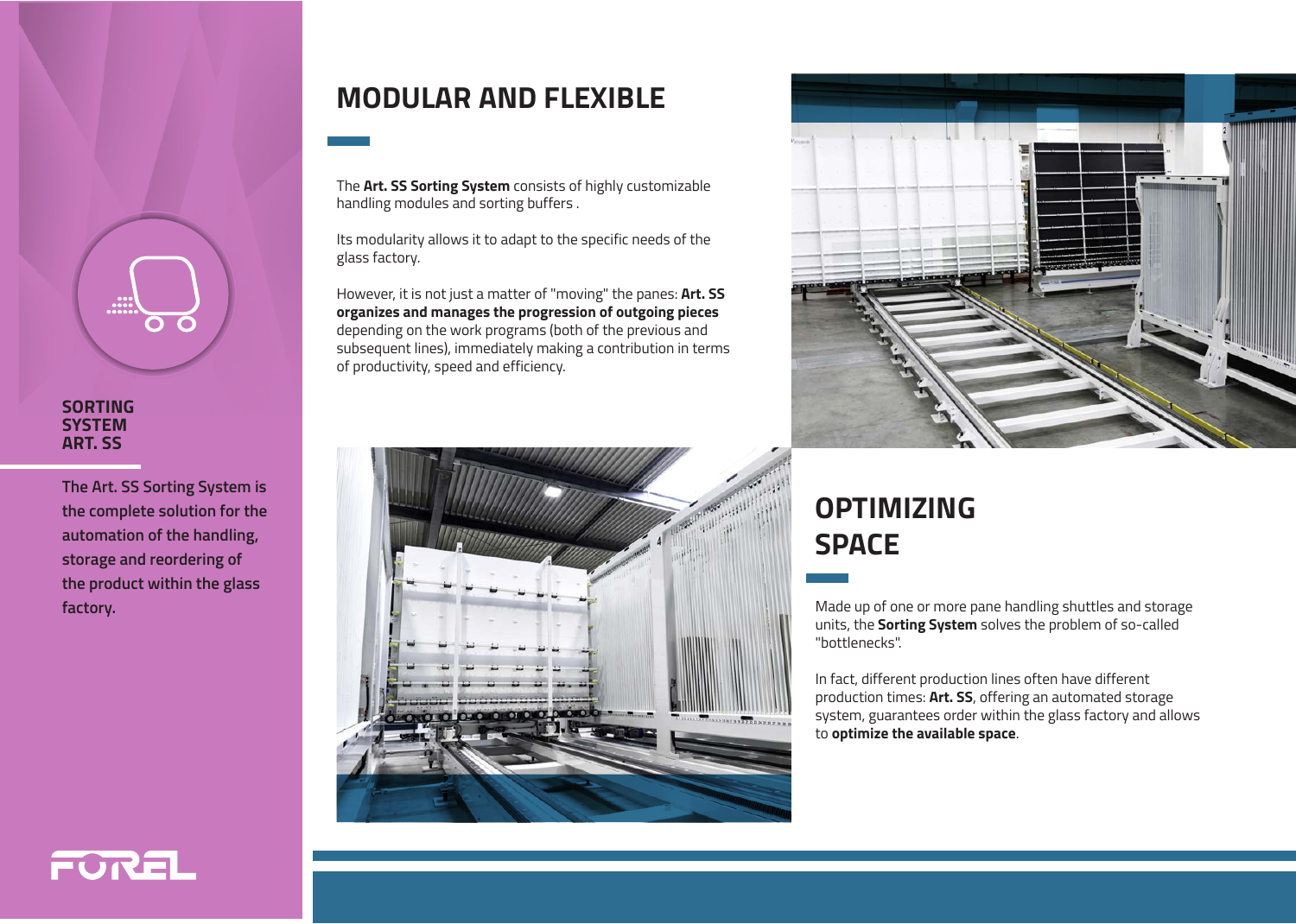### **SPEED AND SAFETY**

Several advantages are obtained by decreasing the manual **handling** of the panes in favour of the **automated** handling:

- **a more rapid flow**, with time saving in supplying the processing lines.

- **less risk of pane breakage or damage**.
- reduction of **waste**.
- **less operator risk**.





## **ALWAYS UNDER CONTROL**

The installation of the Sorting System results a clear improvement in the **order** and **efficiency** of the Glass factory.

In fact the Sorting System assigns a **unique ID (identification number)** to all panes: the panes are constantly tracked, localised and managed according to the program.

Therefore, it is possible to monitor the position of the single pane at any time from a PC station and **the progress of each single order is therefore always known**.

## **SIMPLY UNIQUE**

**There are no two identical Forel Sorting Systems in the world.** 

Each of them is the result of a **specific design, tailored together with the customer**, in order to obtain a product that integrates perfectly with the operating lines.

The software, which organizes the sorting activity of the Art. SS, is developed in the same way.

The result is a **forever unique system**.